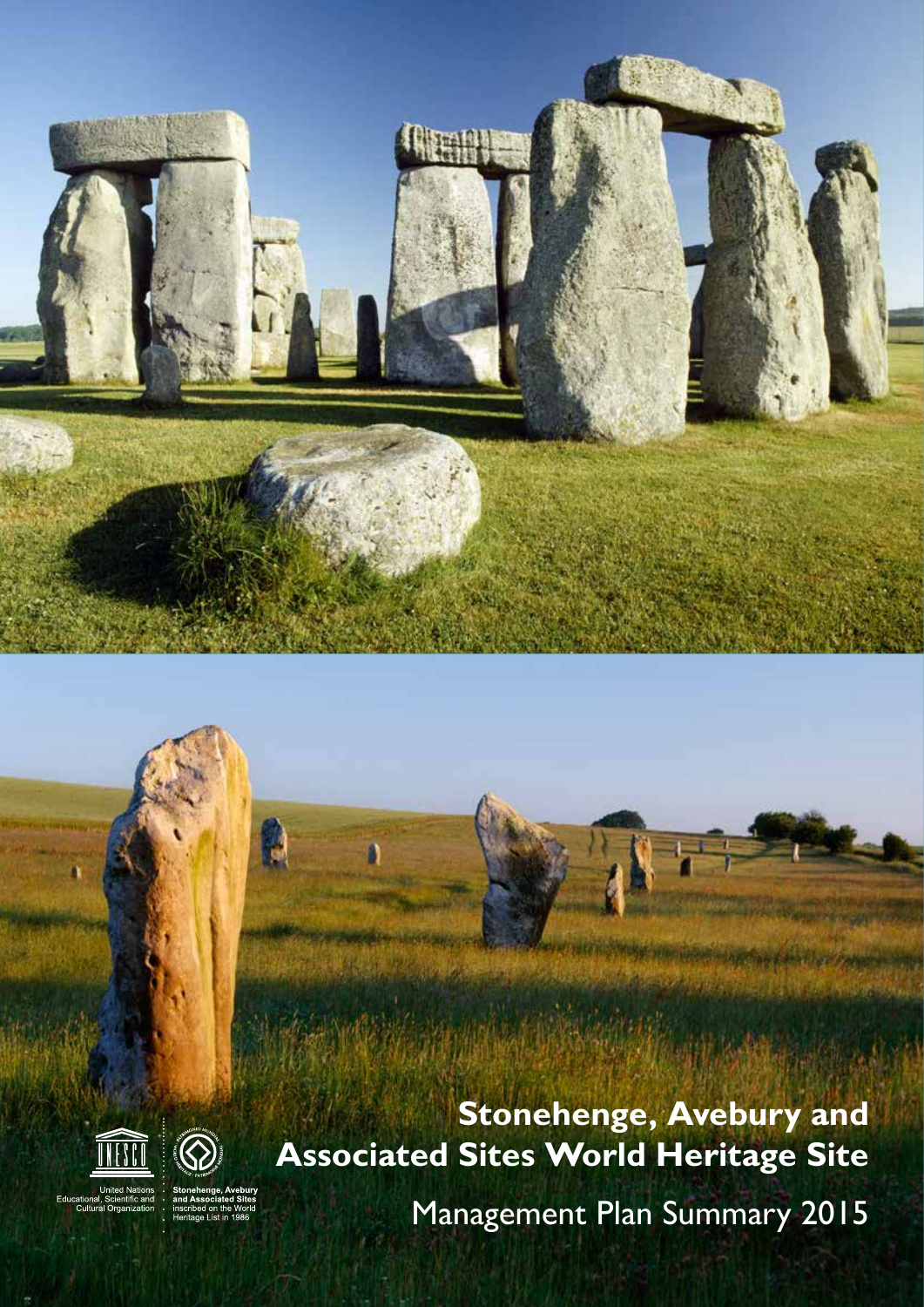# **Stonehenge and Avebury World Heritage Site Vision**

The Stonehenge and Avebury World Heritage Site is universally important for its unique and dense concentration of outstanding prehistoric monuments and sites which together form a landscape without parallel. We will work together to care for and safeguard this special area and provide a tranquil, rural and ecologically diverse setting for it and its archaeology. This will allow present and future generations to explore and enjoy the monuments and their landscape setting more fully. We will also ensure that the special qualities of the World Heritage Site are presented, interpreted and enhanced where appropriate, so that visitors, the local community and the whole world can better understand and value the extraordinary achievements of the prehistoric people who left us this rich legacy. We will realise the cultural, scientific and educational potential of the World Heritage Site as well as its social and economic benefits for the community.



*Avebury Stone Circle*



*Stonehenge in summer*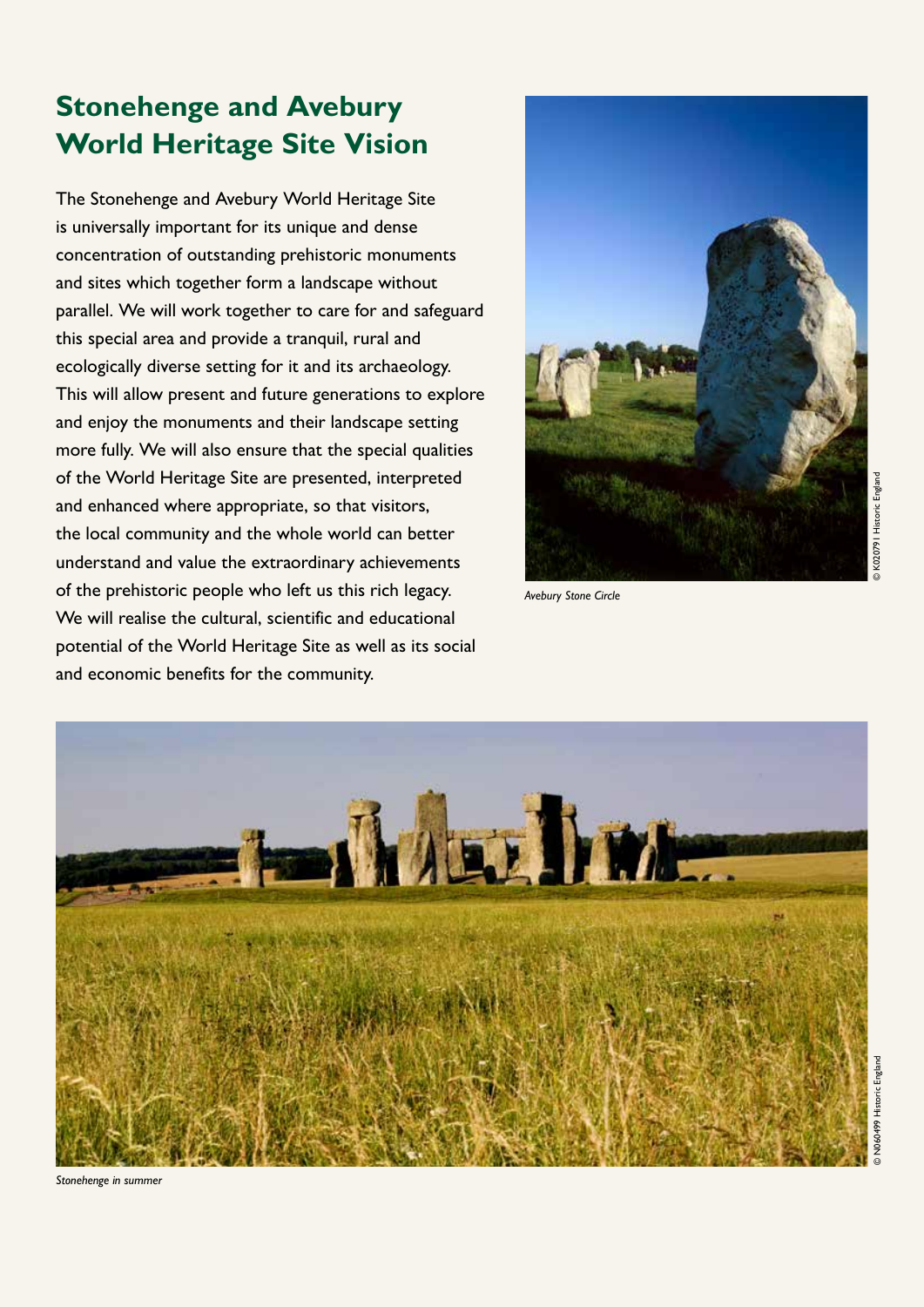# **Stonehenge, Avebury and Associated Sites**  World Heritage Site Management Plan Summary 2015

# **1 World Heritage Sites**



*Stonehenge and Avebury were inscribed as a single World Heritage Site in 1986 for their outstanding prehistoric monuments*

 World Heritage Sites are natural and cultural sites of Outstanding Universal Value to all humanity. They represent the common heritage of humankind. Governments pledge to identify, protect, present and transmit them for this and future generations by signing the UNESCO World Heritage Convention. The prestigious label is given by UNESCO, following nomination by national governments, to sites that meet the strict international criteria. Every year, after rigorous scrutiny of applications, new sites are inscribed on the World Heritage List. In 2014, there were 1,007 World Heritage Sites.

 The Stonehenge, Avebury and Associated Sites became a cultural World Heritage Site in 1986. The two parts of the World Heritage Site are located some 40km apart in Wiltshire. The two landscapes are focused respectively on the great stone circles at Stonehenge and Avebury.



*Arable farming in the WHS below the Ridgeway, Avebury* 

 The Stonehenge, Avebury and Associated Sites World Heritage Site is internationally important for its complexes of outstanding prehistoric monuments. Stonehenge is the most architecturally sophisticated prehistoric stone circle in the world, while Avebury is the largest. Together, with interrelated monuments, and their associated landscapes, they demonstrate Neolithic and Bronze Age ceremonial and mortuary practices resulting from around 2,000 years of continuous use and monument building between *c* 3,700 and 1,600 BC. As such they represent a unique embodiment of our collective heritage.

 The Stonehenge part of the World Heritage Site (WHS) covers *c* 2,600 hectares or 26 square kilometres and comprises one of the richest concentrations of early prehistoric monuments in the world. Avebury covers a similar area focused on the great Henge and Stone Circles and including Silbury Hill, the largest prehistoric man-made mound in Europe. Other key monuments include Windmill Hill and the West Kennet Long Barrow

 Stonehenge and Avebury are both popular tourist destinations with around 1,250,000 visitors a year at Stonehenge and approximately 300,000 at Avebury.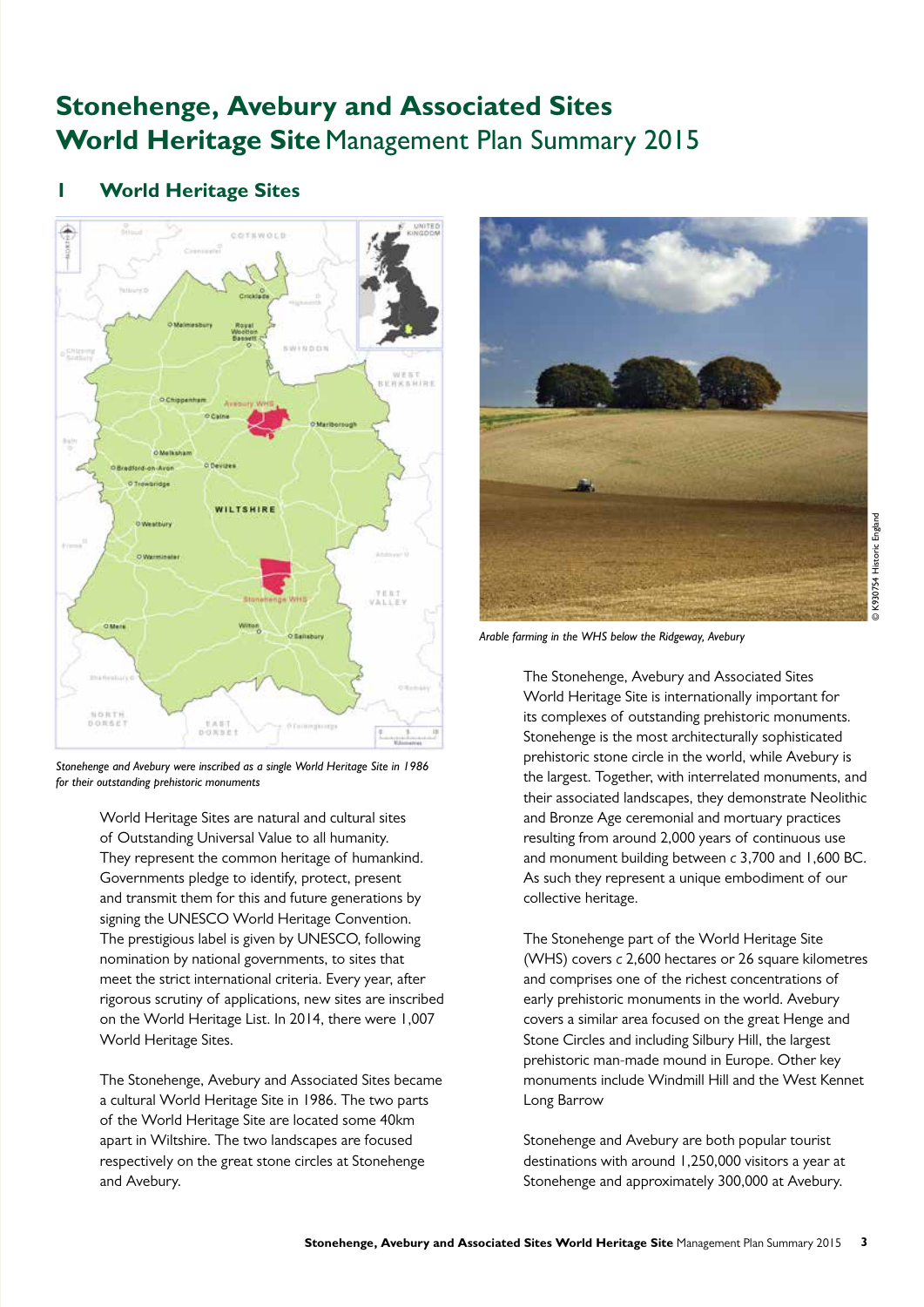The WHS is also a place where people live and work and much of it is farmed. Managing the various activities and interests to protect and enhance the World Heritage Site and maintain its Outstanding Universal Value (OUV) is a complex and challenging task.

 Ownership and management of the Site is shared between English Heritage, the National Trust, Historic England, the Ministry of Defence, Natural England, the RSPB, private landowners, farmers and householders. The Stonehenge and Avebury WHS Management Plan sets out the overall strategy for achieving the correct balance between conservation, access, the interests of the local community and the sustainable use of the Site, whether for recreation and tourism, or agriculture. The overarching aim of the strategy is to protect the Site to maintain its OUV as agreed by UNESCO while providing access and interpretation for visitors and local people, and allowing its continued use for sustainable agriculture and tourism.



*The Avebury Henge and Stone Circles (c 2,600–1,800 BC), the huge bank and ditch 1.3km in circumference encircles the largest prehistoric stone circle in the world*



*Both Stonehenge and Avebury cover landscapes of c 26,000 hectares or 26 square kilometres respectively. Much of the WHS landscape can be explored on foot.*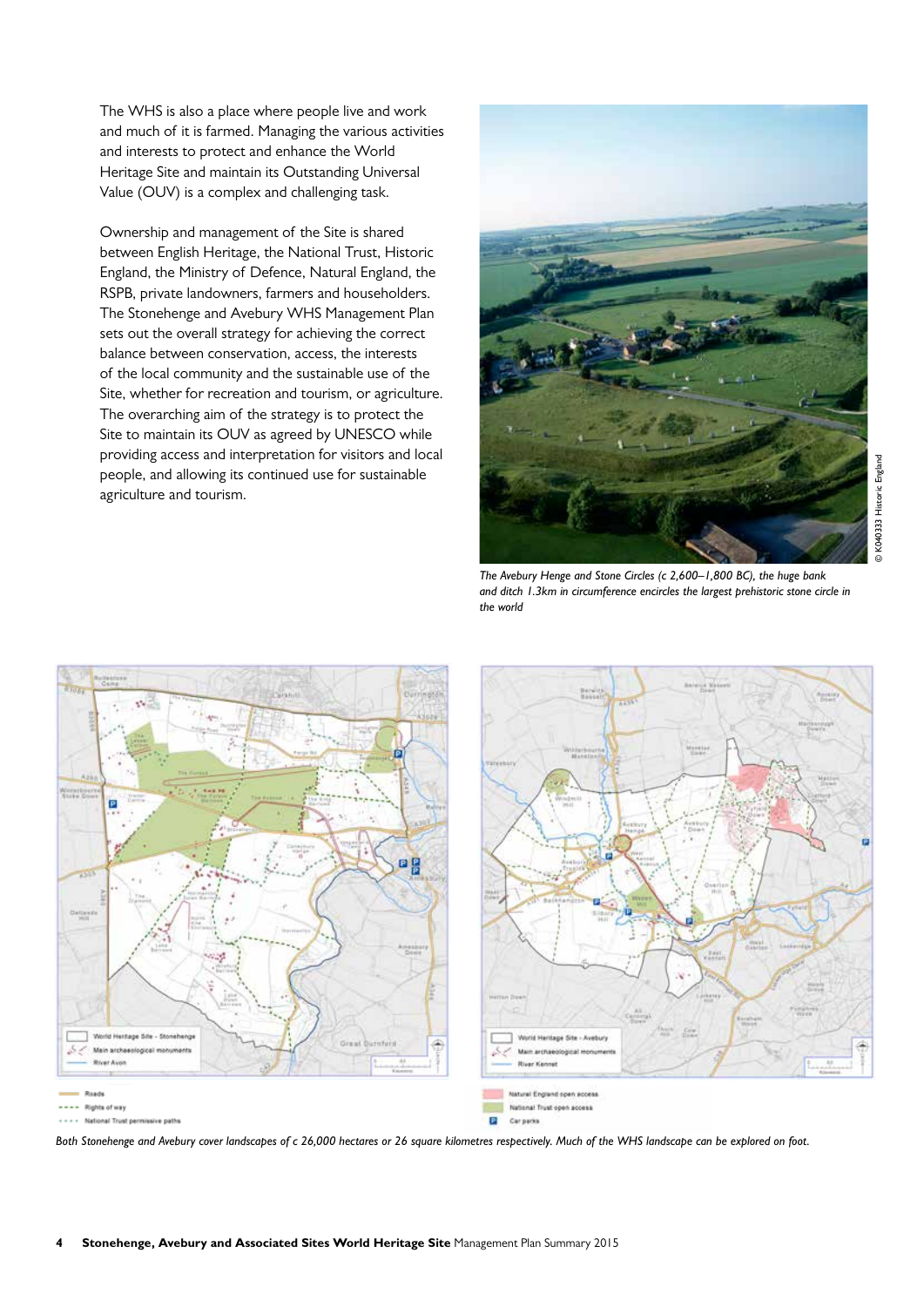# **2 The purpose of the Management Plan**

 The purpose of the Management Plan is to protect and sustain the OUV of the WHS for this and future generations. The Plan also takes into account other interests such as access, interpretation, nature conservation, farming, education, research and the needs of the local community.

 Within the UK, Management Plans provide the overarching strategy for the management of the WHS. They are a material consideration in planning decisions and provide an advisory framework for guiding management initiatives. Management Plans are endorsed by the Department of Culture, Media and Sport (DCMS), and referred to UNESCO.

# **3 Assessment of the Avebury and Stonehenge Management Plans**

 The previous Management Plans for both Avebury (2005) and Stonehenge (2009) have played a central role in the way the two parts of the WHS has been managed. They have been used to inform planning decisions, education and interpretation projects, funding applications and work programmes. A great deal has been achieved in both parts of the WHS under the overarching framework set out by the Management Plans. This has been achieved in many

cases due to the excellent partnership working in and around the WHS. The majority of the objectives and actions from the Avebury and Stonehenge Plans are either complete or ongoing. Many of the outstanding actions have been brought forward into the new joint Management Plan.



*Pupils from Sheldon School, Chippenham at the 2012 UNESCO Youth Summit held in Maritime Greenwich WHS*



*Avenue to Learning Project, Avebury*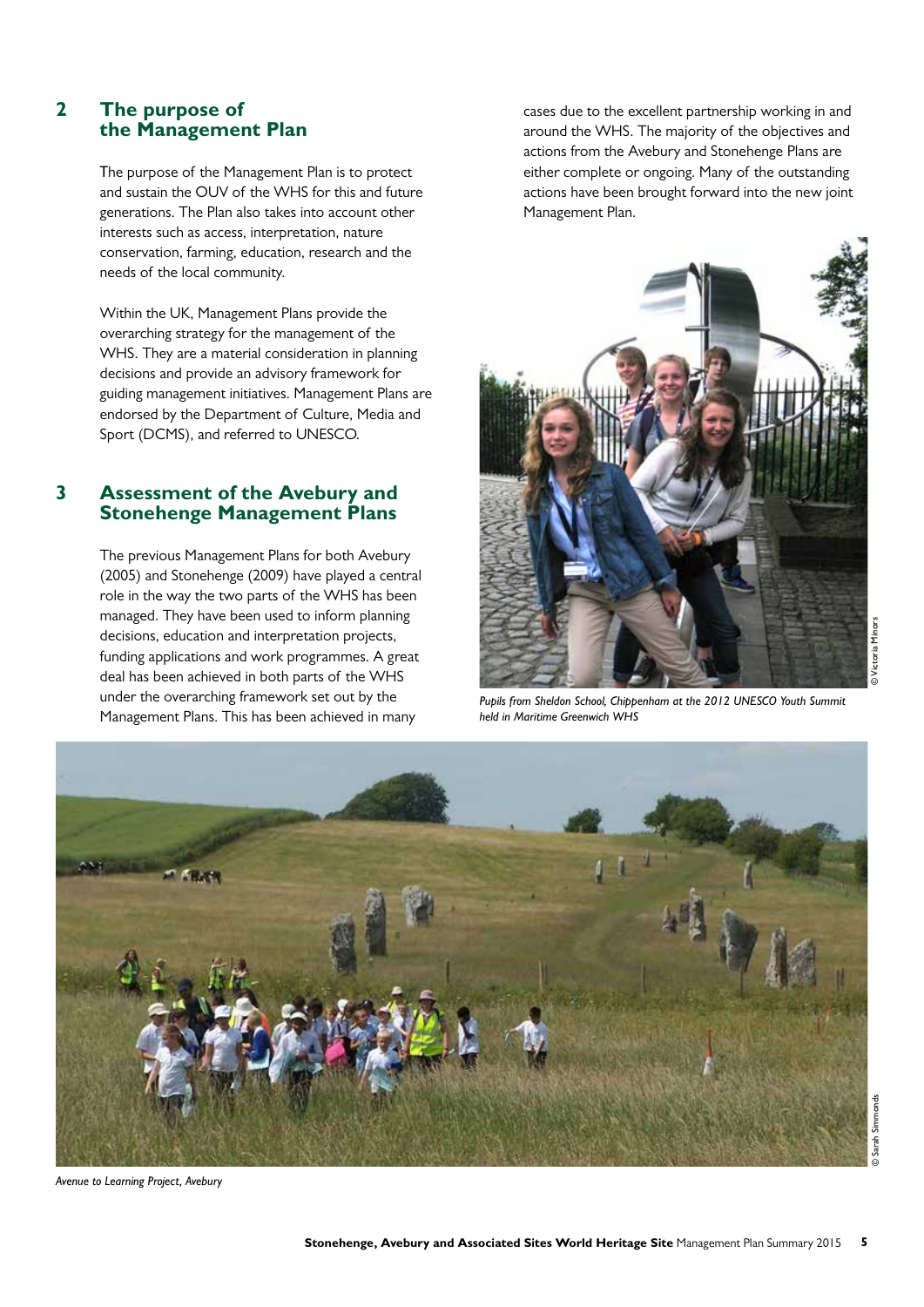

*Stonehenge Visitor Centre*

 A major achievement has been the development of the Statement of Outstanding Universal Value for the WHS which was approved by UNESCO in 2013. Other joint projects have included: the 2012 WHS Condition Survey; WHS Climate Change Risk Assessment; a joint website; *Megalith* the WHS Newsletter; a walkers' map of the WHS; the establishment of the Avebury and Stonehenge Archaeological and Historical Research Group; the Stonehenge and Avebury Research Framework; and local schools' participation in UK WHS Youth Summits in 2009 and 2012.

 Notable achievements at Avebury include: the production of the *Avebury WHS Residents' Pack* in 2008; the stabilisation of Silbury Hill; an extension of the WHS boundary in 2008; and improvements to the setting of Overton Hill and the Sanctuary at the gateway to the WHS following an undergrounding of overhead cables by Scottish and Southern Electric in partnership with local farmers, the National Trust and English Heritage in 2010. Important research has been undertaken at Avebury during this period extending our understanding of the WHS. The Avebury WHS Transport Strategy was completed in 2015.

 At Stonehenge, the closure of the A344 (promised by the UK government at the time of inscription on the WHS List in 1986), the opening of the Visitor Centre at Airman's Corner and related programmes such as the new landscape interpretation scheme and education programme are perhaps the major achievements since 2009. Alongside this there have been numerous research programmes which have helped us to deepen our understanding of the landscape around Stonehenge and an increase in land reverted to grassland which protects the sites and monuments in the WHS and provides a better setting for them.

### **4** The new joint Stonehenge and Avebury WHS Management Plan

 In 2013 the Stonehenge and Avebury Steering Committees agreed that a joint Stonehenge and Avebury Management Plan would be prepared. Previously Stonehenge and Avebury had separate plans. The new Plan has been developed following a review of the previous Plans overseen by their respective Steering Committees and wider consultation with WHS partners and stakeholders. This involved several workshops and smaller professional focus groups and landowner and farmer meetings.

 During the twelve-week period of formal public consultation around 80 responses were received. In addition approximately 140 people visited a series of drop-in sessions in local libraries to discuss the Management Plan. This meets the aspiration of both UNESCO and the UK Government that WHS management plans should be developed through a participative process and wherever possible based on consensus. The Management Plan was subsequently revised and signed off by the Stonehenge and Avebury WHS Steering Committees in April 2015.

 The Plan establishes an overall vision for the longterm future of the Stonehenge and Avebury WHS and sets out aims, policies and actions for the positive management of the WHS in partnership with landowners, farmers, relevant agencies and organisations and the local community.

 The Plan is organised into four parts, with supporting information including appendices and maps: Part 1: The Management Plan and the significance of the Stonehenge and Avebury WHS which includes a description of its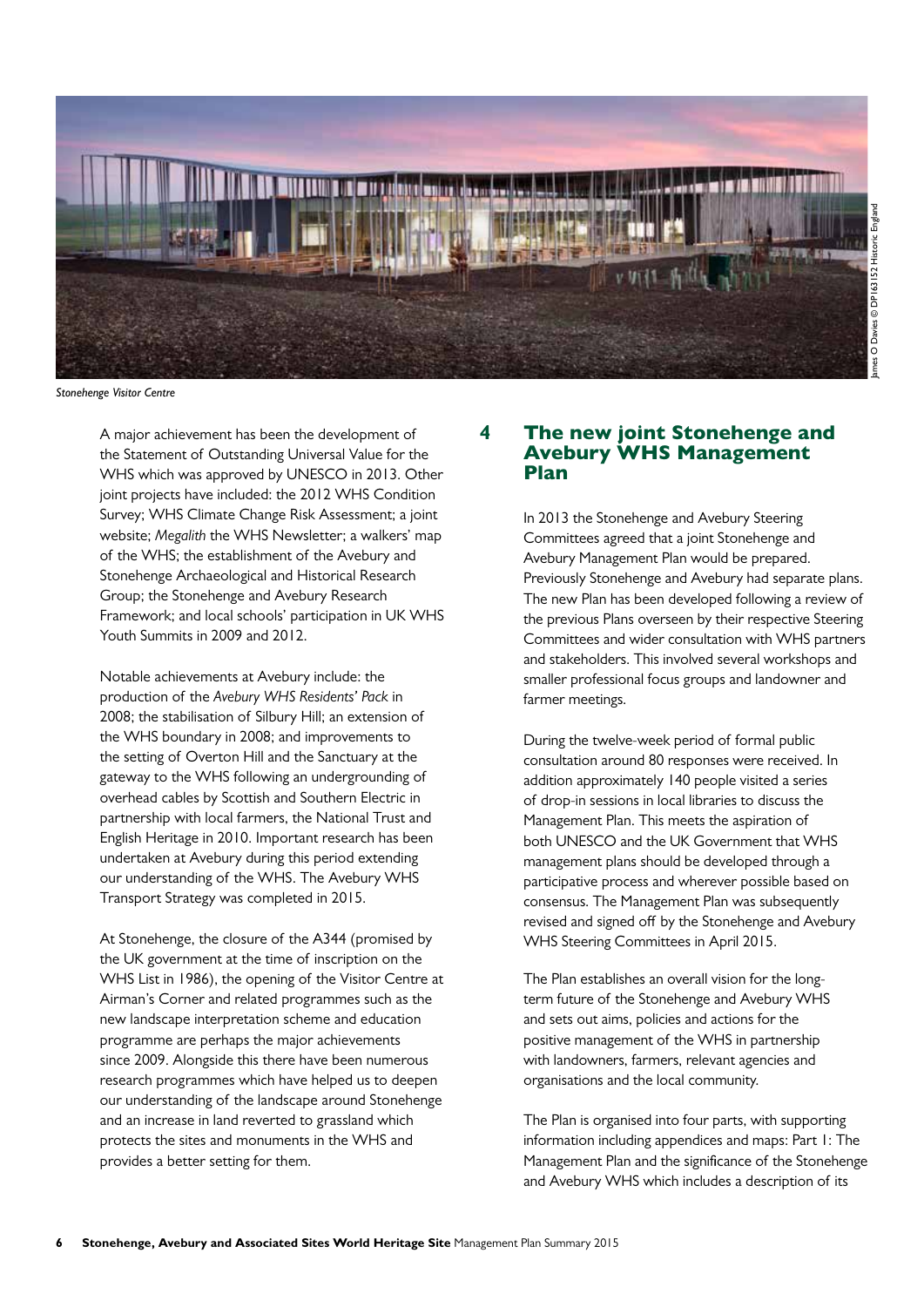Outstanding Universal Value and other values as well as the policy and management context and an assessment of the 2005/2009 Plans; Part 2: Key management issues affecting the WHS and opportunities; Part 3: Aims and policies; Part 4: Implementing the Plan which includes a table of aims, policies and actions setting out priorities, lead and key partners and outputs/success measures.

# **5 Key management issues**

 The Plan identifies 61 management issues agreed by WHS partners and stakeholders and discusses them in detail. These formed the basis for the development of the aims and policies for the management of the WHS as well as the 178 related actions set out in the complete Plan.

 The issues fall into eight main themes: planning and policy; boundaries of the WHS; conservation; visitor management and sustainable tourism; interpretation, learning and community engagement; roads and traffic; research; management, liaison and monitoring.

The most significant issues affecting the WHS are:

- Sustaining the OUV of the WHS for present and future generations
- Providing adequate protection of the WHS and its setting though the planning system
- Continuing reversion to grassland and ensuring renewal of existing agreements
- Improving the condition of monuments under threat from burrowing animals, scrub and tree cover
- Enhancing the ecological value of the area
- Reducing the adverse impact of roads on the WHS, its attributes of OUV and ability to explore the landscape
- Monitoring the impacts of tourism and managing this sustainably
- Improved interpretation of the WHS particularly the outlying monuments and the landscape as whole
- Encouraging sustainable research and education
- Funding and resourcing the coordination of the WHS and implementation of the Management Plan

 This joint Plan addresses in more depth than previous Plans the issues of:

- Realising the economic benefits of sustainable tourism
- Engaging more fully with the local community
- Working more closely with the creative sector

# **6 The Statement of Outstanding Universal Value**

 In order to manage the WHS, it is essential to understand its significance and why it is important. The following Statement of Outstanding Universal Value explains why the WHS is important and what needs to be protected and enhanced. It was prepared by the Stonehenge and Avebury WHS Steering Committees and was approved in 2013 by the UNESCO World Heritage Committee following its submission by DCMS on behalf of the UK Government.

# **The Attributes of Outstanding Universal Value of the Stonehenge and Avebury World Heritage Site**

- **1.** Stonehenge itself as a globally famous and iconic monument.
- **2.** The physical remains of the Neolithic and Bronze Age funerary and ceremonial monuments and associated sites.
- **3.** The siting of Neolithic and Bronze Age funerary and ceremonial sites and monuments in the landscape.
- **4.** The design of Neolithic and Bronze Age funerary and ceremonial sites and monuments in relation to the skies and astronomy.
- **5.** The siting of Neolithic and Bronze Age funerary and ceremonial sites and monuments in relation to each other.
- **6.** The disposition, physical remains and settings of the key Neolithic and Bronze Age funerary, ceremonial and other monuments and sites of the period, which together form a landscape without parallel.
- **7.** The influence of the remains of Neolithic and Bronze Age funerary and ceremonial monuments and their landscape settings on architects, artists, historians, archaeologists and others.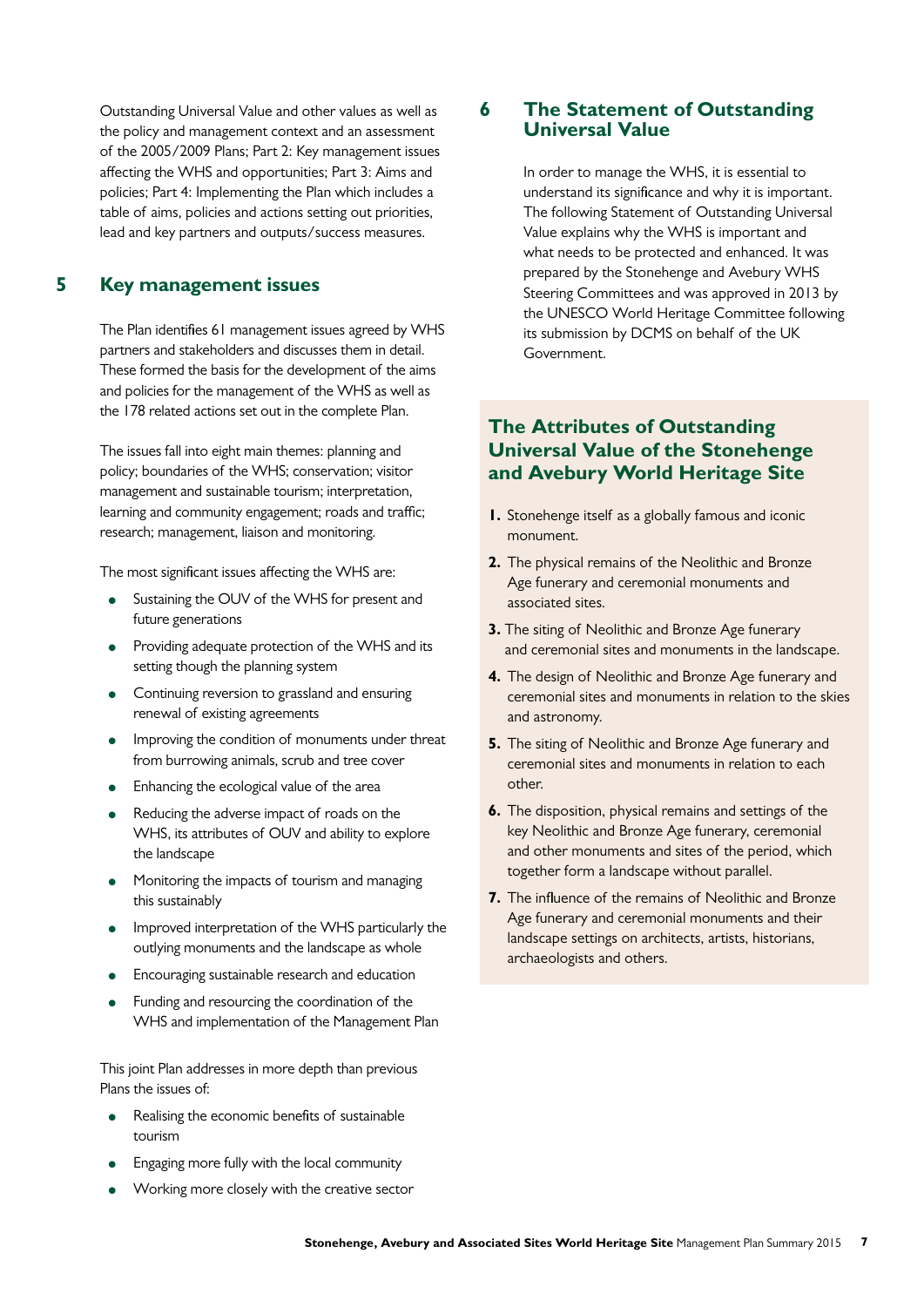# **Statement of Outstanding Universal Value 2013**

The World Heritage property Stonehenge, Avebury and Associated Sites is internationally important for its complexes of outstanding prehistoric monuments. Stonehenge is the most architecturally sophisticated prehistoric stone circle in the world, while Avebury is the largest. Together with interrelated monuments, and their associated landscapes, they demonstrate Neolithic and Bronze Age ceremonial and mortuary practices resulting from around 2,000 years of continuous use and monument building between circa 3,700 and 1,600 BC. As such they represent a unique embodiment of our collective heritage. The World Heritage property comprises two areas of Chalkland in southern Britain within which complexes of Neolithic and Bronze Age ceremonial and funerary monuments and associated sites were built. Each area contains a focal stone circle and henge and many other major monuments. At Stonehenge these include the Avenue, the Cursuses, Durrington Walls, Woodhenge, and the densest concentration of burial mounds in Britain. At Avebury they include Windmill Hill, the West Kennet Long Barrow, the Sanctuary, Silbury Hill, the West Kennet and Beckhampton Avenues, the West Kennet Palisaded Enclosures, and important barrows.

Stonehenge is one of the most impressive prehistoric megalithic monuments in the world on account of the sheer size of its megaliths, the sophistication of its concentric plan and architectural design, the shaping of the stones - uniquely using both Wiltshire Sarsen sandstone and Pembroke Bluestone - and the precision with which it was built.

At Avebury, the massive Henge, containing the largest prehistoric stone circle in the world, and Silbury Hill, the largest prehistoric mound in Europe, demonstrate the

outstanding engineering skills which were used to create masterpieces of earthen and megalithic architecture.

There is an exceptional survival of prehistoric monuments and sites within the World Heritage property including settlements, burial grounds, and large constructions of earth and stone. Today, together with their settings, they form landscapes without parallel. These complexes would have been of major significance to those who created them, as is apparent by the huge investment of time and effort they represent. They provide an insight into the mortuary and ceremonial practices of the period, and are evidence of prehistoric technology, architecture and astronomy. The careful siting of monuments in relation to the landscape helps us to further understand the Neolithic and Bronze Age.

### **Criterion (i):** *The monuments of the Stonehenge, Avebury and Associated Sites demonstrate outstanding creative and technological achievements in prehistoric times.*

Stonehenge is the most architecturally sophisticated prehistoric stone circle in the world. It is unrivalled in its design and unique engineering, featuring huge horizontal stone lintels capping the outer circle and the trilithons, locked together by carefully shaped joints. It is distinguished by the unique use of two different kinds of stones (Bluestones and Sarsens), their size (the largest weighing over 40 t) and the distance they were transported (up to 240 km). The sheer scale of some of the surrounding monuments is also remarkable: the Stonehenge Cursus and the Avenue are both about 3 km long, while Durrington Walls is the largest known henge in Britain, around 500 m in diameter, demonstrating the ability of prehistoric peoples to conceive, design and construct features of great size and complexity.



*Stonehenge at twilight*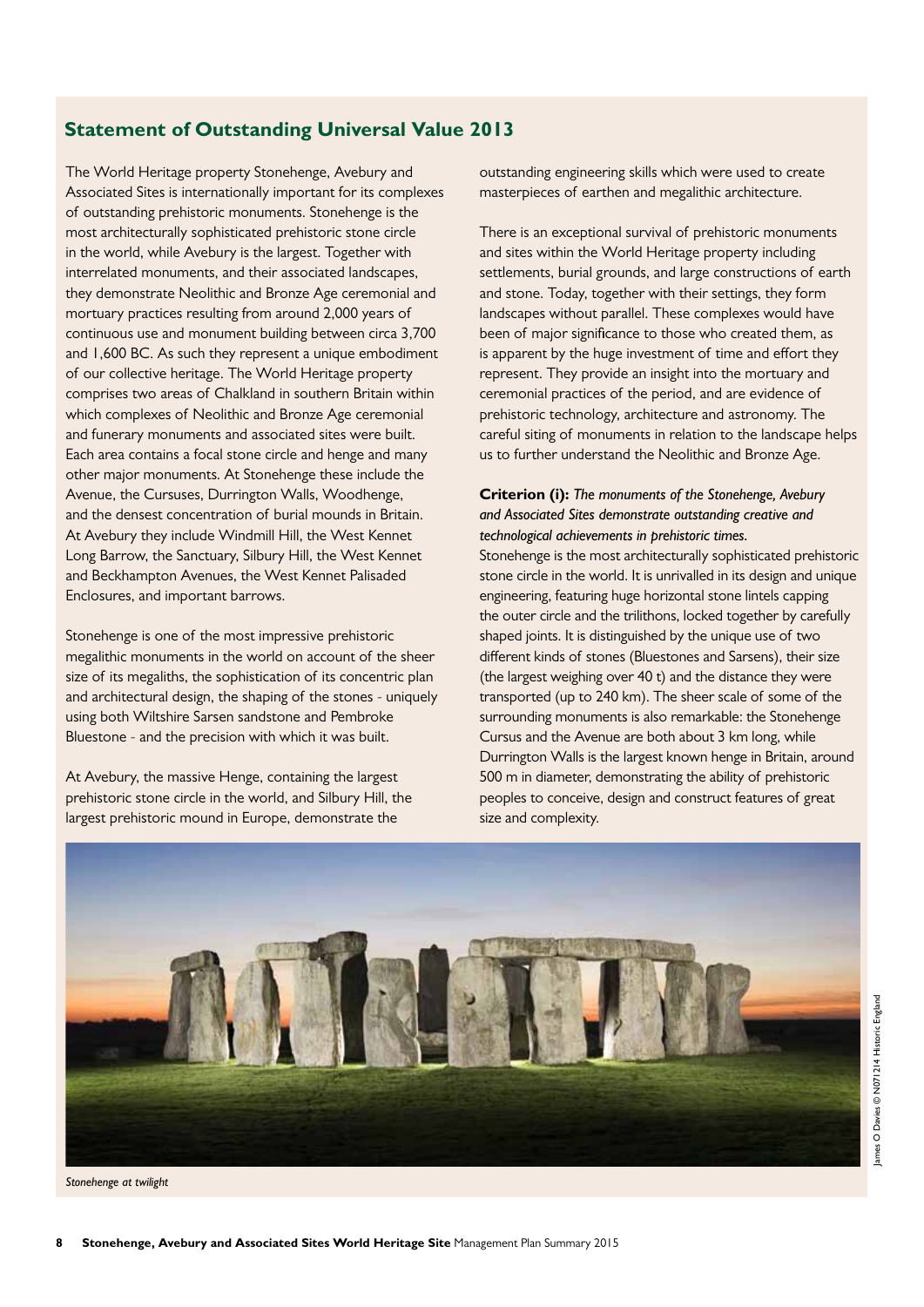

*Avebury Stone Circle*

Avebury prehistoric stone circle is the largest in the world. The encircling henge consists of a huge bank and ditch 1.3 km in circumference, within which 180 local, unshaped standing stones formed the large outer and two smaller inner circles. Leading from two of its four entrances, the West Kennet and Beckhampton Avenues of parallel standing stones still connect it with other monuments in the landscape. Another outstanding monument, Silbury Hill, is the largest prehistoric mound in Europe. Built around 2,400 BC, it stands 39.5 m high and comprises half a million tonnes of chalk. The purpose of this imposing, skilfully engineered monument remains obscure.

**Criterion (ii):** *The World Heritage property provides an outstanding illustration of the evolution of monument construction and of the continual use and shaping of the landscape over more than 2,000 years, from the early Neolithic to the Bronze Age. The monuments and landscape have had an unwavering influence on architects, artists, historians and archaeologists, and still retain a huge potential for future research.*

The megalithic and earthen monuments of the World Heritage property demonstrate the shaping of the landscape through monument building for around 2,000 years from circa 3,700 BC, reflecting the importance and wide influence of both areas.

Since the 12th century when Stonehenge was considered one of the wonders of the world by the chroniclers Henry de Huntington and Geoffrey de Monmouth, the Stonehenge and Avebury Sites have excited curiosity and been the subject of study and speculation. Since early investigations by John Aubrey (1626–1697), Inigo Jones (1573–1652), and William Stukeley (1687–1765), they have had an unwavering influence on architects, archaeologists, artists and historians. The two parts of the World Heritage property provide an excellent

opportunity for further research. Today, the property has spiritual associations for some.

**Criterion (iii):** *The complexes of monuments at Stonehenge and Avebury provide an exceptional insight into the funerary and ceremonial practices in Britain in the Neolithic and Bronze Age. Together with their settings and associated sites, they form landscapes without parallel.*

The design, position and interrelationship of the monuments and sites are evidence of a wealthy and highly organised prehistoric society able to impose its concepts on the environment. An outstanding example is the alignment of the Stonehenge Avenue (probably a processional route) and Stonehenge stone circle on the axis of the midsummer sunrise and midwinter sunset, indicating their ceremonial and astronomical character. At Avebury the length and size of some of the features such as the West Kennet Avenue, which connects the Henge to the Sanctuary over 2 km away, are further evidence of this. A profound insight into the changing mortuary culture of the periods is provided by the use of Stonehenge as a cremation cemetery, by the West Kennet Long Barrow, the largest known Neolithic stone-chambered collective tomb in southern England, and by the hundreds of other burial sites illustrating evolving funerary rites.

**The full Statement of Significance including the statements of authenticity and integrity and the recognised protection and management requirements can be found online at www. stonehengeandaveburywhs.org**

*Adopted 37th Session of the World Heritage Committee June 2013 (Decision 37 COM 8E)*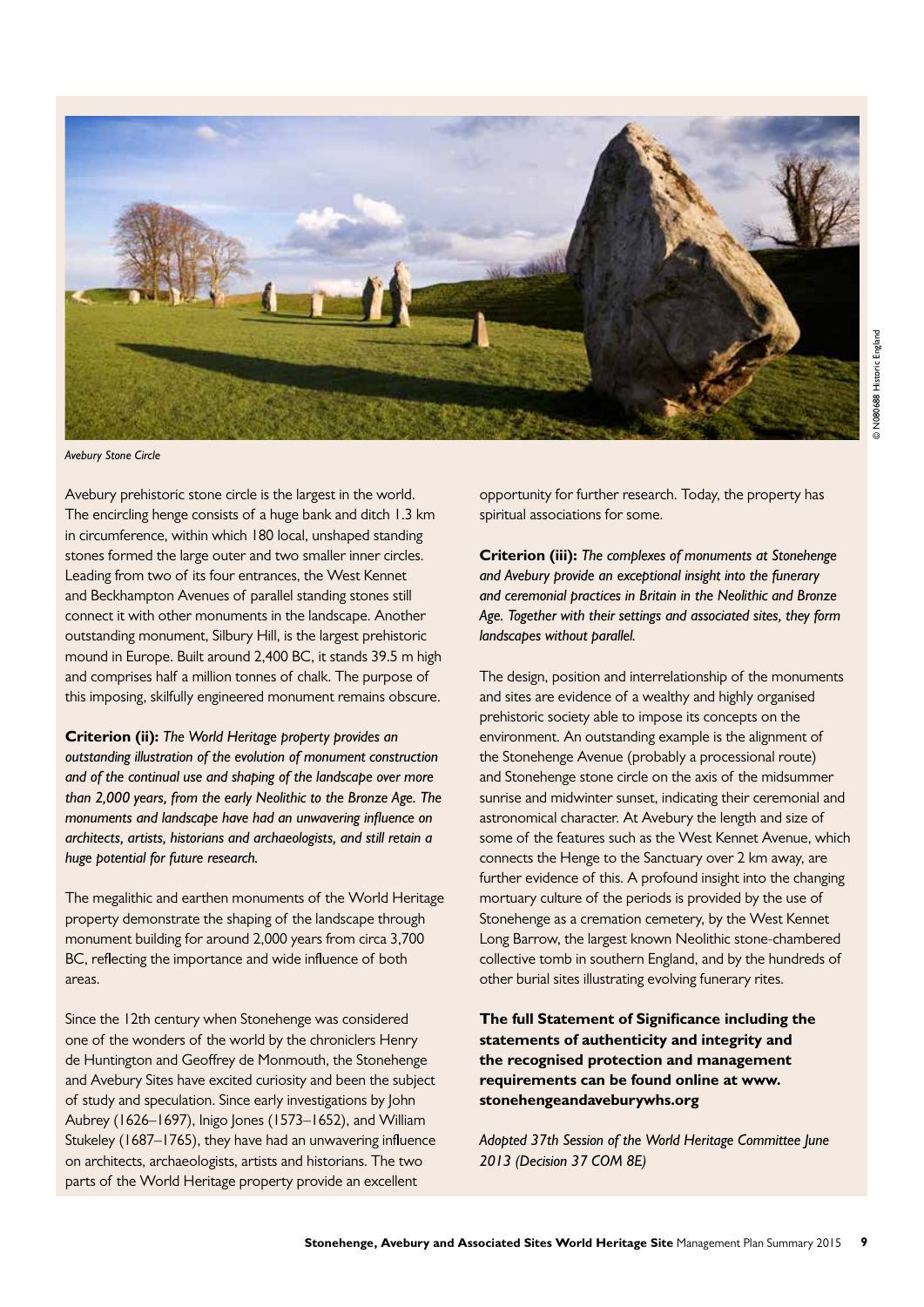# **7 Priorities for 2015–2021**

 The ongoing and overarching priority of the Management Plan is to encourage the sustainable management of the WHS in order to sustain its Outstanding Universal Value, balancing its needs with those of the farming community, nature conservation, access, landowners and the local community.

### **The priorities of the 2015–2021 Management Plan are to:**

- **1.** Protect buried archaeology from ploughing and enhance the setting of sites and monuments by maintaining and extending permanent wildlife-rich grassland and managing woodland and scrub
- **2.** Protect monuments from damage by burrowing animals
- **3.** Reduce the dominance and negative impact of roads and traffic and ensure any A303 improvements support this
- **4.** Improve the interpretation and enhance the visitor experience of the wider landscape
- **5.** Ensure any development is consistent with the protection and, where appropriate, enhancement of the monuments and their settings and the wider WHS landscape and its setting
- **6.** Spread the economic benefits related to the WHS to the community and wider county
- **7.** Encourage local community engagement with the WHS
- **8.** Encourage sustainable archaeological research and education to improve and communicate the understanding of the WHS.



*Between the Monuments excavation, Avebury 2013*

# **8 Aims and Policies**

 The aims set out the broad areas in which we will work to achieve the Vision while the policies set out the course of action and appropriate approach. The aims and to a large extent, the policies, will have a long-term relevance for achieving the Vision. We do not expect to achieve them completely within this Plan period. The actions set out in the complete Management Plan are specific areas of work within the control of the partners that they aim to achieve in the short to medium term.

#### PLANNING AND POLICY

**Aim 1:** *The Management Plan will be endorsed by those bodies and individuals responsible for its implementation as the framework for long-term detailed decision-making on the protection and enhancement of the WHS and the maintenance of its Outstanding Universal Value (OUV). Its aims and policies should be incorporated in relevant planning guidance and policies.*

**Policy 1a** – Government departments, agencies and other statutory bodies responsible for making and implementing national policies and for undertaking activities that may impact on the WHS and its environs should recognise the importance of the WHS and its need for special treatment and a unified approach to sustain its OUV

**Policy 1b** – Set within the framework provided by the Management Plan, relevant stakeholders should implement existing policy and guidance and where necessary develop policies and written guidance at a national and local level for the improved management and conservation of the WHS. These policies should ensure the maintenance of its OUV by protecting the physical fabric, character, appearance, setting and views into and out of the WHS. Relevant Management Plan policies should be incorporated within the Core Strategy and other relevant development plan documents within the Local Plan and additional WHS planning guidance produced

**Policy 1c** – Ensure any other plans or strategies produced locally such as Neighbourhood Plans and the North Wessex Downs Area of Outstanding Natural Beauty Management Plan contain policies that support the protection of the WHS and its setting and the maintenance of its OUV

**Policy 1d** – Development which would impact adversely on the WHS, its setting and its attributes of OUV should not be permitted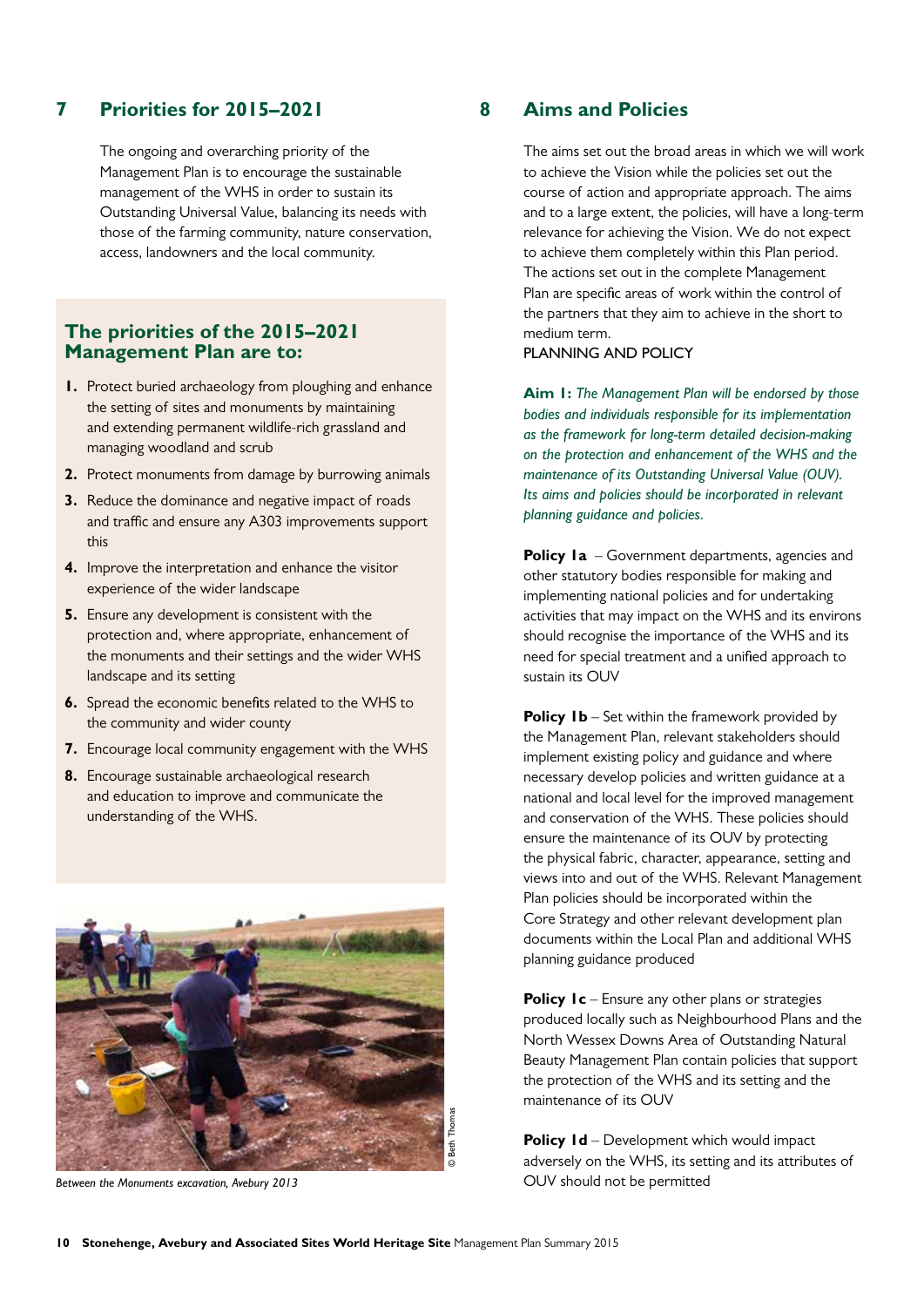**Policy Ie** – Minimise light pollution to avoid adverse impacts on the WHS, its setting and its attributes of OUV

**Policy If** – Any additional tourist facilities and attractions must contribute to the understanding and enjoyment of the WHS and its attributes of OUV as well as ensuring visitor dispersal and the positive management of visitor pressures



*Development in the setting of the WHS – Solstice Park* 

#### BOUNDARIES OF THE WHS

**Aim 2:** *The WHS boundary should ensure the integrity of the WHS is maintained and enhanced by including significant archaeological features and interrelationships that reflect the attributes of the OUV.*

**Policy 2a** – Propose to UNESCO a minor modification of the boundary at Stonehenge to enhance the integrity of the WHS

**Policy 2b** – Put in place appropriate additional guidance to ensure that development within the setting of the WHS protects and enhances the Site and its attributes of OUV

#### **CONSERVATION**

 **Aim 3:** *Sustain the OUV of the WHS through the conservation and enhancement of the Site and its attributes of OUV.*

**Policy 3a** – Manage the WHS to protect the physical remains which contribute to its attributes of OUV and improve their condition

**Policy 3b** – Review regularly the condition and vulnerability of all archaeological sites and monuments throughout the WHS to guide management actions and future priorities

**Policy 3c** – Maintain and enhance the setting of monuments and sites in the landscape and their interrelationships and astronomical alignments with



*Stone-curlew chicks*

particular attention given to achieving an appropriate landscape setting for the monuments and the WHS itself

**Policy 3d** – Improve the WHS landscape by the removal, redesign or screening of existing intrusive structures such as power lines, fences and unsightly buildings where opportunities arise

**Policy 3e** – Conserve and/or make more visible buried, degraded or obscured archaeological features within the WHS without detracting from their intrinsic form and character

**Policy 3f** – Encourage land management activities and measures to maximise the protection of archaeological monuments and sites as well as their settings, and the setting of the WHS itself

**Policy 3g** – Maintain, enhance and extend existing areas of permanent grassland where appropriate

**Policy 3h** – Explore and develop synergies between the historic and natural environment to benefit the WHS and the maintenance of its OUV. Maintain and enhance the overall nature conservation value of the WHS, in particular: maintain, enhance and extend the existing areas of floristically rich chalk downland turf; enhance the biodiversity of permanent grassland to extend the area of species-rich grassland and provide habitat for birds, invertebrates, bats and other wildlife. Seek opportunities for the expansion of chalk grassland where consistent with protecting the WHS to sustain its OUV and relevant biodiversity targets. Extend and seek new links with relevant conservation bodies, programmes and initiatives

**Policy 3i** – Sustain and enhance the attributes of OUV through woodland management while taking into account the WHS's ecological and landscape values

 **Policy 3j** – Produce risk management strategies; keep under review and implement as necessary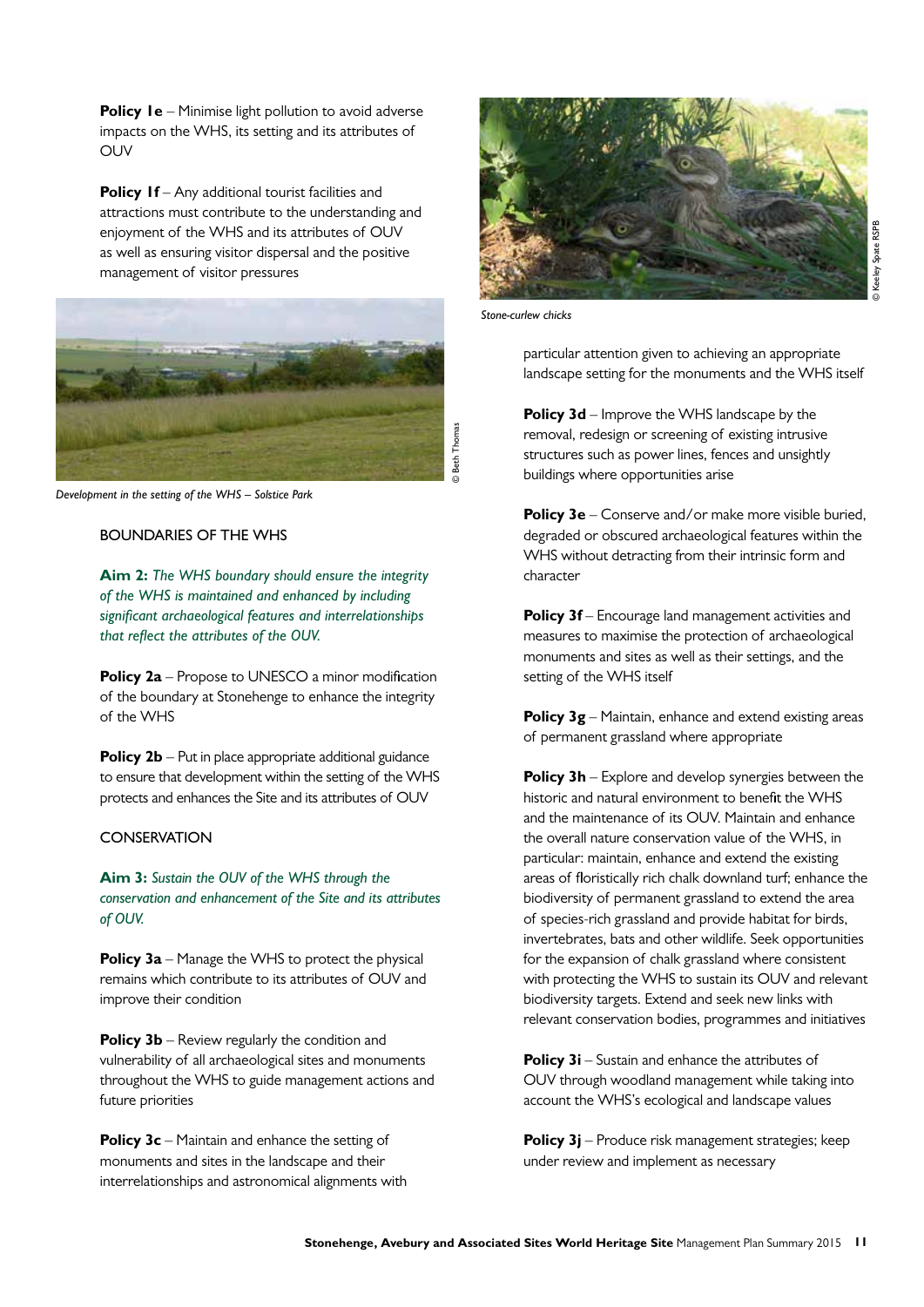#### VISITOR MANAGEMENT AND SUSTAINABLE TOURISM

 **Aim 4:** *Optimise physical and intellectual access to the WHS for a range of visitors and realise its social and economic benefits while at the same time protecting the WHS and its attributes of OUV.*

**Policy 4a** – Management of visitors to the WHS should be exemplary and follow relevant national and international guidance on sustainable tourism

**Policy 4b** – Spread the economic benefits from tourism related to the WHS throughout the wider community

**Policy 4c** – Encourage access and circulation to key archaeological sites within the wider WHS landscape. Maintain appropriate arrangements for managed open access on foot within the WHS (taking into account archaeological, ecological and community sensitivities) to increase public awareness and enjoyment

**Policy 4d** – Manage special access at Stonehenge for significant occasions including solstices, and for stone circle access outside opening hours for small groups and all open access at Avebury to avoid harm to the WHS and its attributes of OUV

#### INTERPRETATION, LEARNING AND COMMUNITY ENGAGEMENT

**Aim 5:** *Improve the interpretation of the WHS to increase understanding and enjoyment of its special characteristics and maximise its educational potential. Engage the local community in the stewardship and management of the WHS.*



*Launch of the Avebury WHS Residents' Pack 2008*

**Policy 5a** – Improve the interpretation both on and off site to enhance enjoyment and appreciation of the WHS

**Policy 5b** – Develop learning opportunities offered by the WHS both on and off site

**Policy 5c** – Promote community involvement in the WHS to increase a sense of ownership

**Policy 5d** – Artists and the creative sector will offer new and inspiring ways for communities and a wider range of visitors to engage with and learn about the OUV of the WHS and the wide range of artistic responses to it both past and present

**Policy 5e** – Present a unified Stonehenge and Avebury WHS identity and message

**Policy 5f** – Explore and deliver opportunities to meet the wider objectives of UNESCO and the UK **Government** 



© Steve Marshall

*Valley of the Stones, Fyfield Down*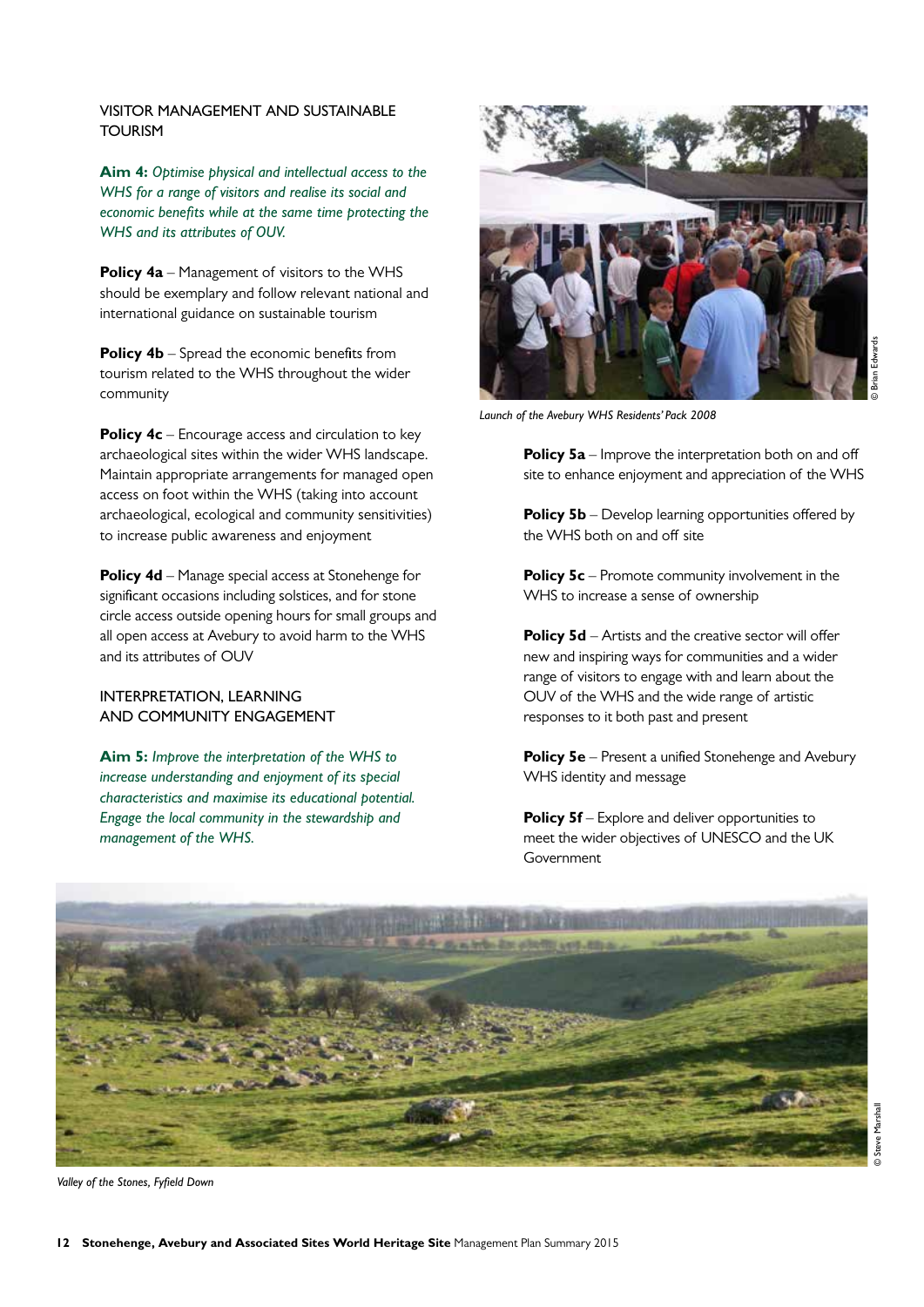#### ROADS AND TRAFFIC

**Aim 6:** *Reduce significantly the negative impacts of roads and traffic on the WHS and its attributes of OUV and increase sustainable access to the WHS.*

**Policy 6a** – Identify and implement measures to reduce the negative impacts of roads, traffic and parking on the WHS and to improve road safety and the ease and confidence with which residents and visitors can explore the WHS

**Policy 6b** – Manage vehicular access to byways within the WHS to avoid damage to archaeology, improve safety and encourage exploration of the landscape on foot whilst maintaining access for emergency, operational and farm vehicles and landowners

**Policy 6c** – Take measures through sustainable transport planning to encourage access to the WHS other than by car



*Traffic on the A303 at Stonehenge*

#### **RESEARCH**

**Aim 7:** *Encourage and promote sustainable research to improve understanding of the archaeological, historic and environmental value of the WHS necessary for its appropriate management. Maximise the public benefit of this research.*

**Policy 7a** – Encourage sustainable archaeological research of the highest quality in the WHS, informed by the WHS Research Framework

**Policy 7b** – Improve information management and public access to data sets and provide adequate facilities for archives and storage of finds

**Policy 7c** – Maximise dissemination, interpretation, education and public engagement related to research

**Policy 7d** – Undertake other types of research, such as the assessment of biodiversity, as appropriate

#### MANAGEMENT, LIAISON AND MONITORING

**Aim 8:** *Provide adequate management systems and resources for the conservation and monitoring of the WHS.*

**Policy 8a** – Implement the Management Plan and liaise with partners to maintain and enhance the present partnership approach

**Policy 8b** - Seek adequate funding for the coordination of the WHS and the implementation of the Management Plan

**Policy 8c** - Ensure regular monitoring of the WHS

# **9 Implementation of the Management Plan**

 The Management Plan includes the wide range of actions that need to be undertaken to deliver the aims and policies. The Management Plan is a dynamic document and these actions may be adapted in response to changes in the management context over the lifetime of the Plan. Each year an action plan will be developed which will outline the actions to be delivered over the coming year by the relevant partners.

**Standard Final Trust/Summary and Associated Sites World Heritage Site Management Plan Summary 2015 13<br>
Stonehenge, Avebury and Associated Sites World Heritage Site Management Plan Summary 2015 13<br>
Stonehenge, Avebury and**  Delivery of the Plan is not the responsibility of one single organisation but a joint responsibility and commitment shared by all the partners involved in the management of the WHS from individual landowners to national agencies. The range and numbers of partners involved in the management of the WHS mean that coordinated partnership working is essential for achieving successful outcomes for the WHS and the communities living and working in and around it. There has been an excellent track record of organisations and community groups working well together in both parts of the Stonehenge and Avebury WHS and it is anticipated that this will continue.

 The Stonehenge and Avebury WHS Partnership Panel and the Stonehenge and Avebury Steering Committees play an essential role in encouraging, guiding, overseeing and monitoring progress as well as reviewing and updating the Management Plan. The WHS Coordination Unit plays a pivotal role in facilitating, coordinating and enabling implementation of the WHS Management Plan.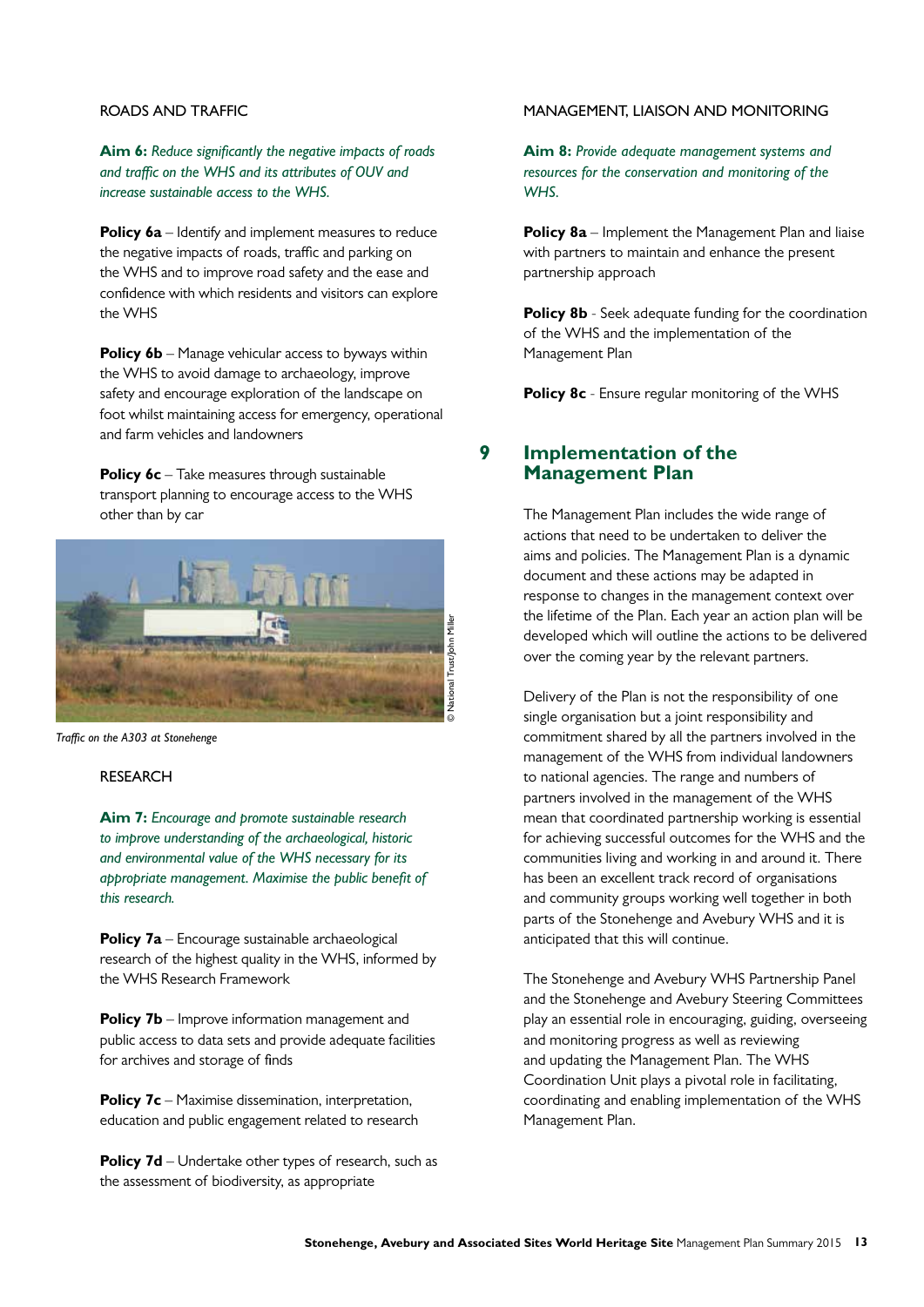# Facts and figures

#### ARCHAEOLOGY

#### **Neolithic and Bronze Age monuments**

#### **Stonehenge**

- Stonehenge (*c* 3,000–1,600 BC)
	- First Stonehenge circular bank and ditch (*c* 3,000 BC).
	- The Stones arrive (*c* 2,500 BC)
	- The bluestones rearranged (*c* 2,200 BC)
	- The tallest sarsen stone is 7.3m high and weighs over 40 tonnes. It is one of the 5 sarsen trilithons. The sarsen circle was originally composed of 30 uprights (each weighing about 25 tonnes) capped by horizontal lintels (*c* 7 tonnes). The bluestones, weighing up to 4 tonnes each, came from the Preseli Hills in Wales, *c* 240km away
- Other key monuments at Stonehenge include the Stonehenge Avenue (*c* 2,500–1,700 BC and 2.5km long), the Cursus (*c* 3,600–3,400 BC and 2.7km long), Woodhenge (*c* 2,300 BC), and Durrington Walls (*c* 2,500 BC).

#### **Avebury**

- The Avebury Henge and Stone Circles (*c* 2,600–1,800 BC)
	- The Henge consists of a huge bank and ditch *c* 1.3km in circumference. The Stone Circle is the largest in the world and this and the two smaller inner circles were made up of 180 local, unshaped sarsen stones
- Silbury Hill (*c* 2,425–2,300 BC)
	- Silbury Hill is the largest prehistoric mound in Europe. It stands at *c* 39.5m tall and comprises around half a million tonnes of chalk
- Other key monuments at Avebury include the West Kennet Long Barrow (*c* 3,650BC), Windmill Hill (*c* 3,650–3,350 BC) West Kennet Avenue (*c* 2,600–1,800 BC), the Sanctuary (2,500–2,000BC).
- The WHS contains around 600 prehistoric burial mounds: c 350 at Stonehenge and *c* 250 at Avebury. These include 10 Neolithic long barrows at Stonehenge and 6 at Avebury including West Kennet and East Kennet Long Barrows, the rest are Bronze Age barrows. Key barrow cemeteries include Normanton Down, King Barrows, Cursus Barrows, Winterbourne Stoke, Wilsford and Lake Barrows at Stonehenge and Overton Hill, Avebury Down, Waden Hill, Fox Covert, Hemp Knoll and Beckhampton Penning at Avebury.
- Altogether, the Stonehenge part of the WHS includes more than 700 known archaeological features (including find spots), of which 415 are protected by scheduling within 175 scheduled areas. At Avebury there are around 450 known archaeological

features (exclusive of find scatters). 200 of these are protected by scheduling within 74 scheduled areas.

#### SIZE AND OWNERSHIP OF THE WHS

- The Stonehenge and Avebury WHS covers *c* 52 square kilometres (5,200ha – 12,849 acres). Both the Stonehenge and Avebury landscapes each cover *c* 26 square kilometres. Ownership and management of the WHS is shared between English Heritage, the National Trust, Historic England, the Ministry of Defence, Natural England, the RSPB, landowners, farmers and householders in Amesbury, Larkhill and the Woodford Valley, Avebury, Avebury Trusloe, Beckhampton, West Kennett, West Overton and Winterbourne Monkton.
- There are 3 Guardianship Monuments at Stonehenge: Stonehenge, Woodhenge and parts of Durrington Walls which are owned by the state and managed by English Heritage.
- At Avebury the only area in state ownership is the Sanctuary which is managed by the National Trust. At Avebury there are 6 properties in state guardianship: Avebury Henge and Stone Circles; Windmill Hill; West Kennet Long Barrow; Silbury Hill; the Sanctuary; West Kennet Avenue. Their management is undertaken by the National Trust as part of a Local Management Agreement (LMA) with English Heritage.
- A large part of the landscape surrounding Stonehenge is owned by the National Trust (827ha, around 32% of the Stonehenge part of the WHS). The National Trust owns 647ha at Avebury, around 25% of the Avebury part of the WHS, which includes many of the major monuments such as the Henge and Windmill Hill.

#### GRASSLAND REVERSION

- In the Stonehenge part of the WHS, there are 5 Higher Level Stewardship Agreements in 2015. Over 640ha of arable land (*c* 25% of its area) have been signed up for grassland reversion. 102ha of grassland are managed extensively to protect underlying archaeology and benefit the landscape and wildlife and 319ha are cultivated at reduced depth to protect archaeology. Around 40% of the Stonehenge part of the WHS is in environmental stewardship schemes helping to protect and/or enhance the setting of *c* 500 historic features.
- In the Avebury part of the WHS there are 10 Higher Level Stewardship Agreements in 2015. There are over 101ha of reverted grassland. 482ha of grassland is managed extensively to protect underlying archaeology and benefit the landscape and wildlife and 455ha are cultivated at reduced depth cultivation to protect archaeology. Around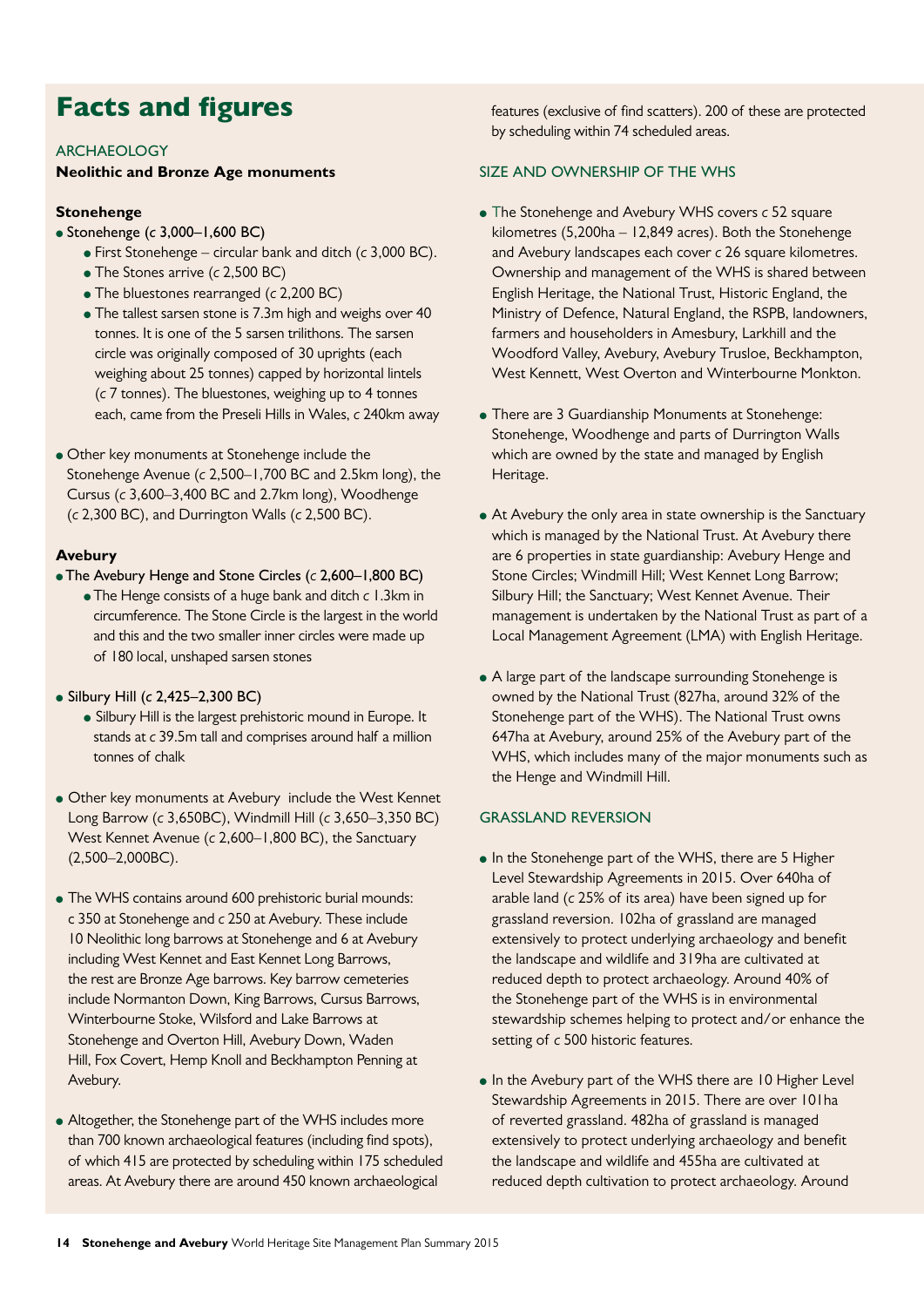40% of the Avebury part of the WHS is in environmental stewardship schemes helping to protect and/or enhance the setting of *c* 300 historic features.

• Grassland reversion together with specific management options under environmental stewardship schemes as well as related capital items designed to protect and enhance the WHS represent a financial commitment from Defra of approximately £2 million over the lifetime of the agreements.

### WHS VISITORS AND FACILITIES

#### **Stonehenge**

- 1,250,000 visitors to Stonehenge in 2013/14 (excluding the Solstice and including free education visits and stone circle access).
- About 55% are from overseas, 30% are part of a group and 5% are education visitors. More than 70% of the education visitors are from overseas.
- Summer Solstice: Approximately 36,000 people attended in June 2014.
- Existing visitor facilities completed in December 2013. (Visitor Centre with an education room; permanent and temporary exhibition space; shop, café and car park)
- Access inside the stone circle was stopped in 1978 because of vandalism and erosion due to increasing visitor numbers. Carefully managed stone circle access can be booked with English Heritage at certain times.

#### **Avebury**

- Around 300,000 visitors to Avebury in 2013/14 (open access nature of the site makes it difficult to accurately reflect numbers)
- About 10% are from overseas, 22% are part of a group and 8% are education visitors.
- Summer Solstice: *c* 2, 000 visitors in June 2014.
- Visitor facilities include the Alexander Keiller Museum and Barn Gallery managed by the National Trust. There is also an education room, shop and café. The car park is owned and managed by the National Trust. There are 3 pubs that serve food within the WHS and 2 other shops in Avebury one of which is run by the community. Bed and breakfast accommodation is also available.
- Access to the major monuments is largely open at Avebury except when areas are closed for conservation purposes or on private land without permissive access. There is no access to Silbury Hill for conservation and safety reasons.

To view the Plan online go to: **www.stonehengeandaveburywhs.org**

For further information on the Stonehenge and Avebury World Heritage Site: **www.stonehengeandaveburywhs.org**

World Heritage Site Coordination Unit Wiltshire and Swindon History Centre Cocklebury Road Chippenham, SN15 3QN Tel: 01225 718470 E-mail: stonehengeandaveburywhs@wiltshire.gov.uk

Printed copies can be purchased from Historic England www.HistoricEngland.org.uk

Produced by Sarah Simmonds and Beth Thomas

Designed by Anthony Cohen Design

Printed by ESP Colour Ltd

#### **Front Cover**

Stonehenge © K030970 Historic England; West Kennet Avenue, Avebury sunrise view © K020807 Historic England

**Back Cover** (*left to right from the top*)

Walkers on barrow James O Davies © Historic England; West Kennet Avenue sunrise in the mist © Steve Marshall; Stonehenge Hidden Landscapes Project © Copyright 2014 Geert Verhoeven (LBI for Archaeological Prospection & Virtual Archaeology), all rights reserved;

View of the stone circle at sunrise © N071262 Historic England; Arable farming at Coneybury Henge © National Trust/Lucy Evershed

Traffic on the A303 © Historic England; Avenue to Learning © Sarah Simmonds; Silbury: Water silhouette © Steve Marshall;

Avebury Stone Circle © N080688 Historic England; Sheep at Avebury © Steve Marshall; Trilithon © N080177 Historic England

*Facts and figures compiled by the WHS Coordination Unit, February 2015*

Printed on FSC certified paper using alcohol free inks. The printer holds FSC certification and ISO14001 accreditation.